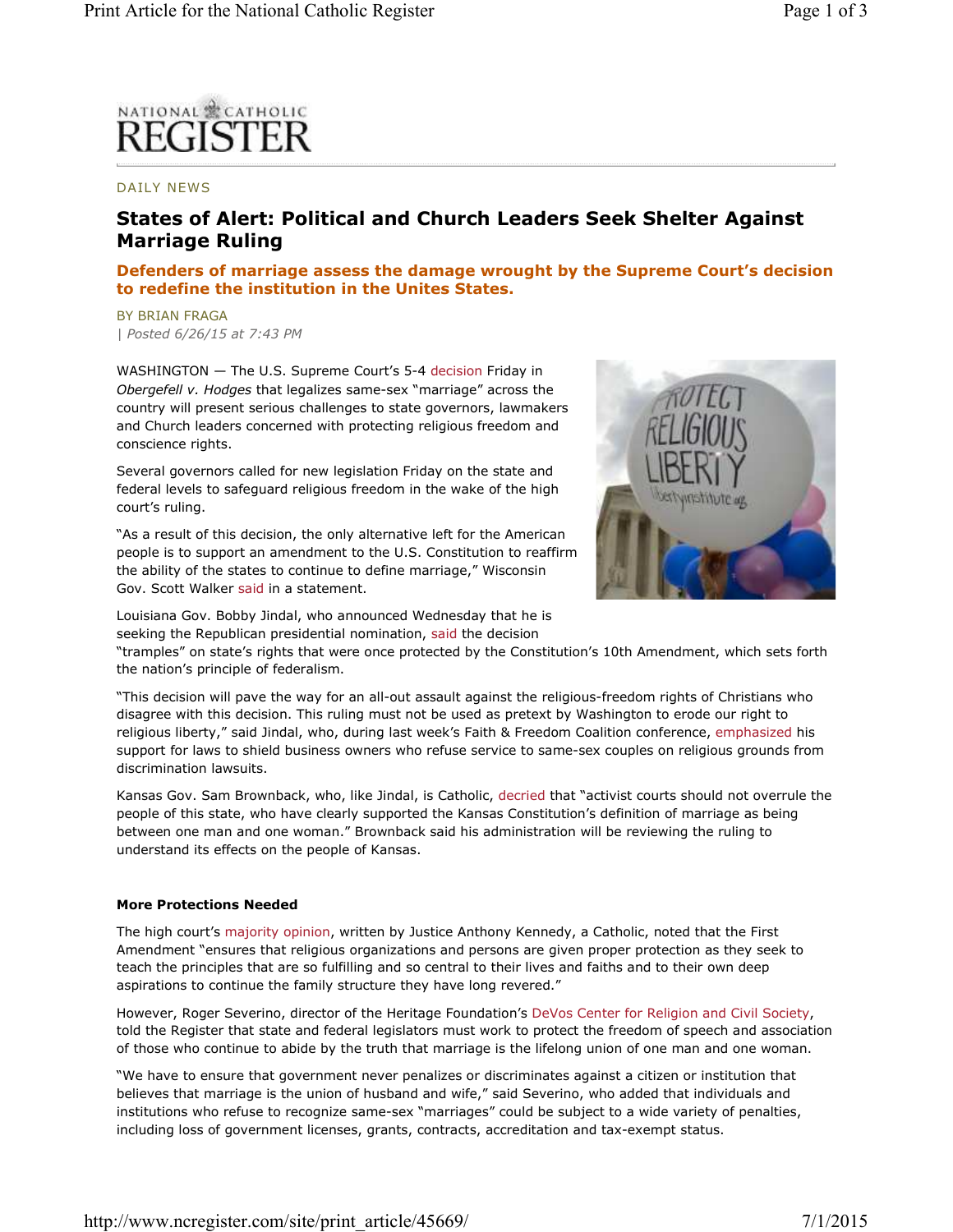"All those areas are at risk because they will be used to exclude religious people and institutions from public life because of their actions being consistent with their views on marriage," said Severino.

Steve Crampton, special counsel for the Thomas More Society, agreed that legal protections are needed, especially given the fact that bakers, florists and photographers in several states have already faced civil penalties for refusing to provides services to same-sex weddings.

"It's a troubling past that I would suggest portends a very troubling future for freedom of religion," said Crampton, who added that a newly determined constitutional right to same-sex "marriage" could make it difficult to enact state laws or state-level constitutional amendments aimed at broadening religious freedom and conscience rights.

"The door will still be open for a judge to say the federal constitution trumps your state constitutional rights or your state statutory rights," Crampton said. "It's going to be an uphill battle. We are in for a long, litigious future on these questions, and only time will tell."

### **First Amendment Defense Act**

Severino noted that U.S. Rep. Raul Labrador, an Idaho Republican, recently introduced the First Amendment Defense Act, which would prevent the federal government from punishing individuals and institutions that refuse to accommodate same-sex "marriages" out of sincerely held religious beliefs.

"I would expect state legislatures to follow suit because the court has written another chapter in the debate, but it has not ended the debate. The court has forced the hand of legislators to step in and defend religious liberty," Severino said.

Maureen Ferguson, senior policy adviser with The Catholic Association, called on Congress to pass the First Amendment Defense Act.

"Prior to today's decision, we have already witnessed a growing lack of tolerance that has forced Catholic Charities out of adoption ministries, sincere Christians have been heavily fined for declining to bake wedding cakes and employees from CEOs to fire chiefs have been forced out of jobs merely for respectful expression of their views," Ferguson said.

Another avenue of potential protection is through Religious Freedom Restoration Acts (RFRAs). As of mid-June, according to the National Conference of State Legislatures (NCSL), at least 17 states had introduced legislation creating or altering existing laws affecting religious freedom. Two states this year passed RFRAs, while some states took other actions to strengthen religious-liberty protections.

Today, 21 states have Religious Freedom Restoration Acts — the latest state to pass its own Religious Freedom Restoration Act (RFRA) was Arkansas, which passed its law the day after Indiana made changes to the RFRA it had enacted earlier in the year.

Jonathan Griffin, who tracks religious-freedom legislation at the NCSL, told the Register earlier this month that the passage of the two RFRA laws in Arkansas and Indiana is consistent with the pace of new state RFRA laws since the federal government enacted the national Religious Freedom Restoration Act in 1993.

Following today's Supreme Court decision, Texas Gov. Greg Abbott said that despite the Supreme Court ruling, he believed Texans' fundamental rights to religious liberty remain protected.

"No Texan is required by the Supreme Court's decision to act contrary to his or her religious beliefs regarding marriage," said Abbott, who cited the Texas Religious Freedom Restoration Act, the Texas Constitution, the First Amendment of the U.S. Constitution and the newly enacted Pastor Protection Act, which bars the government from forcing clergy or churches to perform marriages or ceremonies that violate their teachings on marriage.

Abbott also said he would issuing a directive to state agencies instructing them to prioritize the protection of Texans' religious liberties.

### **Bishops React**

Several state-level Catholic bishops' conferences criticized the ruling and said they were reviewing the decision. They also warned that the high court's determination that same-sex couples have a constitutional